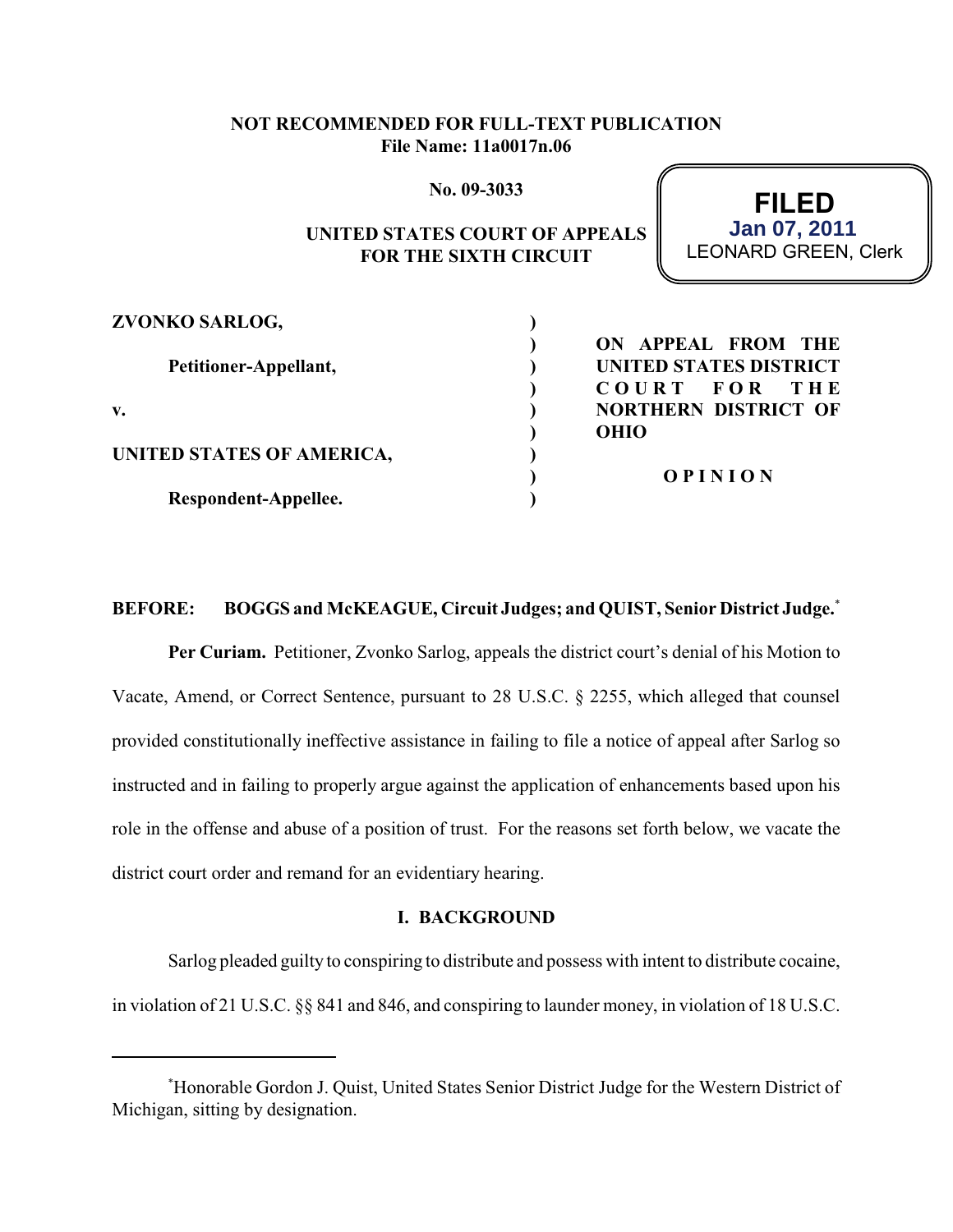§ 1956(h). During the change of plea hearing, the district court explained that, based upon the amount of drugs involved, Sarlog faced a mandatory minimum sentence of ten years unless he qualified for an exception such as "safety valve" treatment under § 5C1.2 of the Sentencing Guidelines. The court established that Sarlog would seek, and the government would oppose, safety valve treatment, and that the government would seek, and Sarlog would oppose, a three-level increase for his managerial role in the offense under § 3B1.1 and a two-level increase for abuse of a position of trust under § 3B1.3. Importantly, and as the government pointed out at the hearing, Sarlog would be ineligible for safety valve treatment if the court were to find that he had a managerial role under § 3B1.1.

The court then addressed Paragraph 13 of the written plea agreement, which acknowledged that Sarlog had been advised by counsel of his rights to appeal, and stated that he "expressly waives those rights except as reserved." The agreement reserved only the right to appeal "any punishment in excess of the statutory maximum," "any sentence to the extent it exceeds the maximum of the sentencing range" determined under the Guidelines, and "any legal remedies he may otherwise have on appeal or collateral attack pertaining to claims of ineffective assistance of counsel or prosecutorial misconduct." In explaining the waiver provision, however, the district court began: "Now, what this paragraph 13 does is ask you to give up most, but not all, of those rights of direct appeal and collateral attack." (Plea Hr'g Tr. at 33.) With regard to the second reservation, the court explained:

Now, it's my understanding here's what it means. Let's assume that at the time of sentencing, we have a dispute as to whether you should get three levels for role in the offense. I say yes. You've reserved the right to challenge that on appeal, or let's say I find that if we add two levels for abuse of position of trust, you reserve your right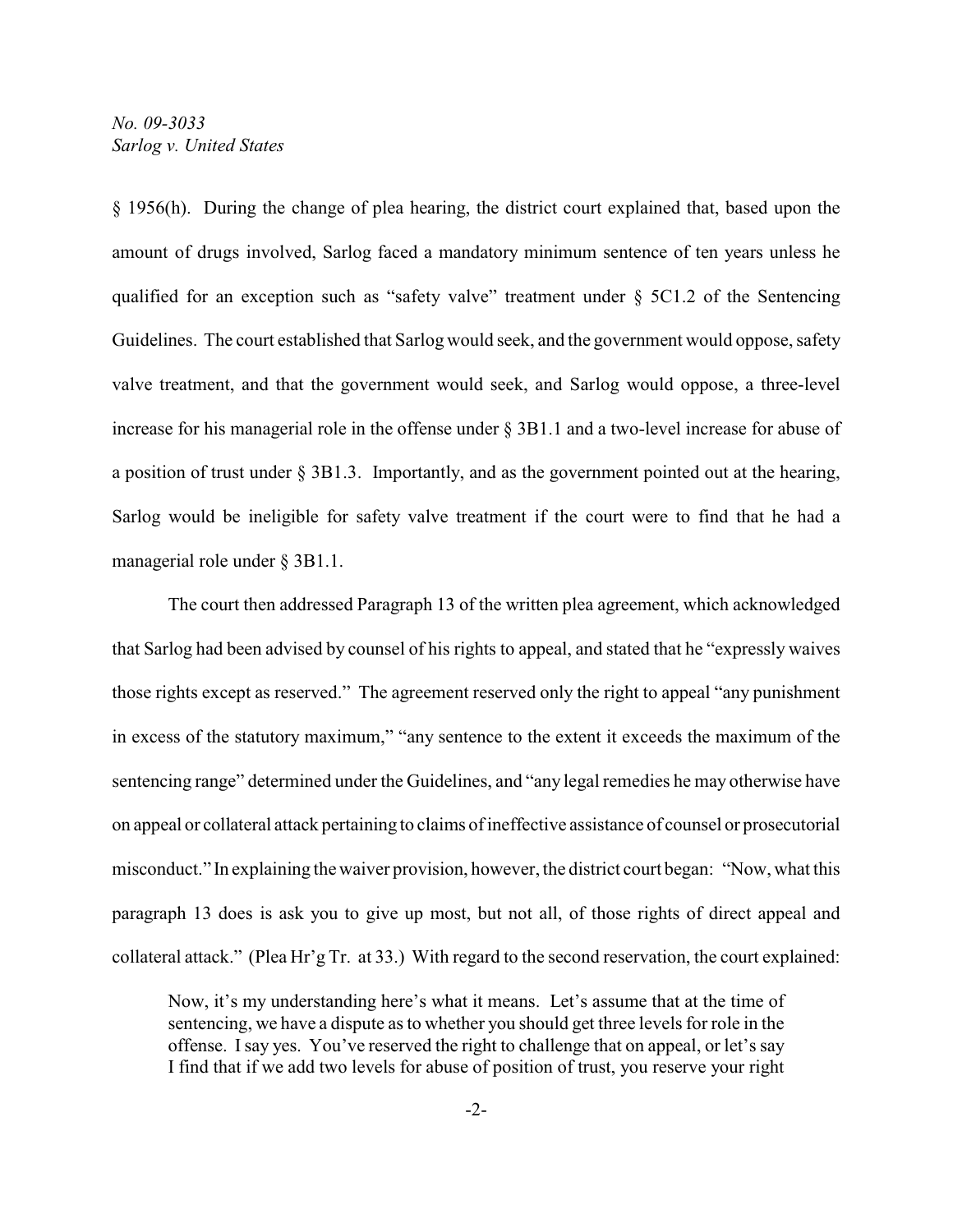to challenge that on appeal, or let's say I find that you're not involved—you are not entitled to the safety valve, you are entitled to challenge that on appeal. So you've reserved a number of challenges here based on how the guideline calculation is eventually determined by me. Do you understand?

(Id. at 34.) Sarlog answered in the affirmative. Finally, the court explained that nothing in Paragraph 13 inhibited Sarlog from raising claims of ineffective assistance of counsel. Neither party objected to the court's explanation of Sarlog's appellate rights. After this discussion, the court asked Sarlog whether he wished to plead guilty under the agreement, and accepted his plea.

At sentencing, the district court applied both the three-level enhancement for Sarlog's role in the offense and the two-level enhancement for abuse of a position of trust. The court found that because Sarlog managed or supervised at least one person in the conspiracy, he was ineligible for safety valve treatment under U.S.S.G. § 5C1.2. Having been denied safety valve treatment, Sarlog was subject to a ten-year mandatory minimum sentence. The district court granted Sarlog a downward variance from the advisory guidelines range of 151-181 months, ultimately sentencing him to 121 months of imprisonment on each of the two counts to run concurrently with each other. No direct appeal was filed.

Acting pro se, Sarlog timely filed a motion to vacate, set aside, or correct his sentence, pursuant to 28 U.S.C. § 2255, requesting an evidentiary hearing and raising three issues: (1) that the district court improperly enhanced Sarlog's offense level based upon his role in the offense and abuse of a position of trust and that counsel provided constitutionally ineffective assistance in failing to properlyargue against both enhancements; (2) that Sarlog was denied a proper evidentiary hearing in that counsel failed to call his co-conspirators as witnesses because they could have refuted the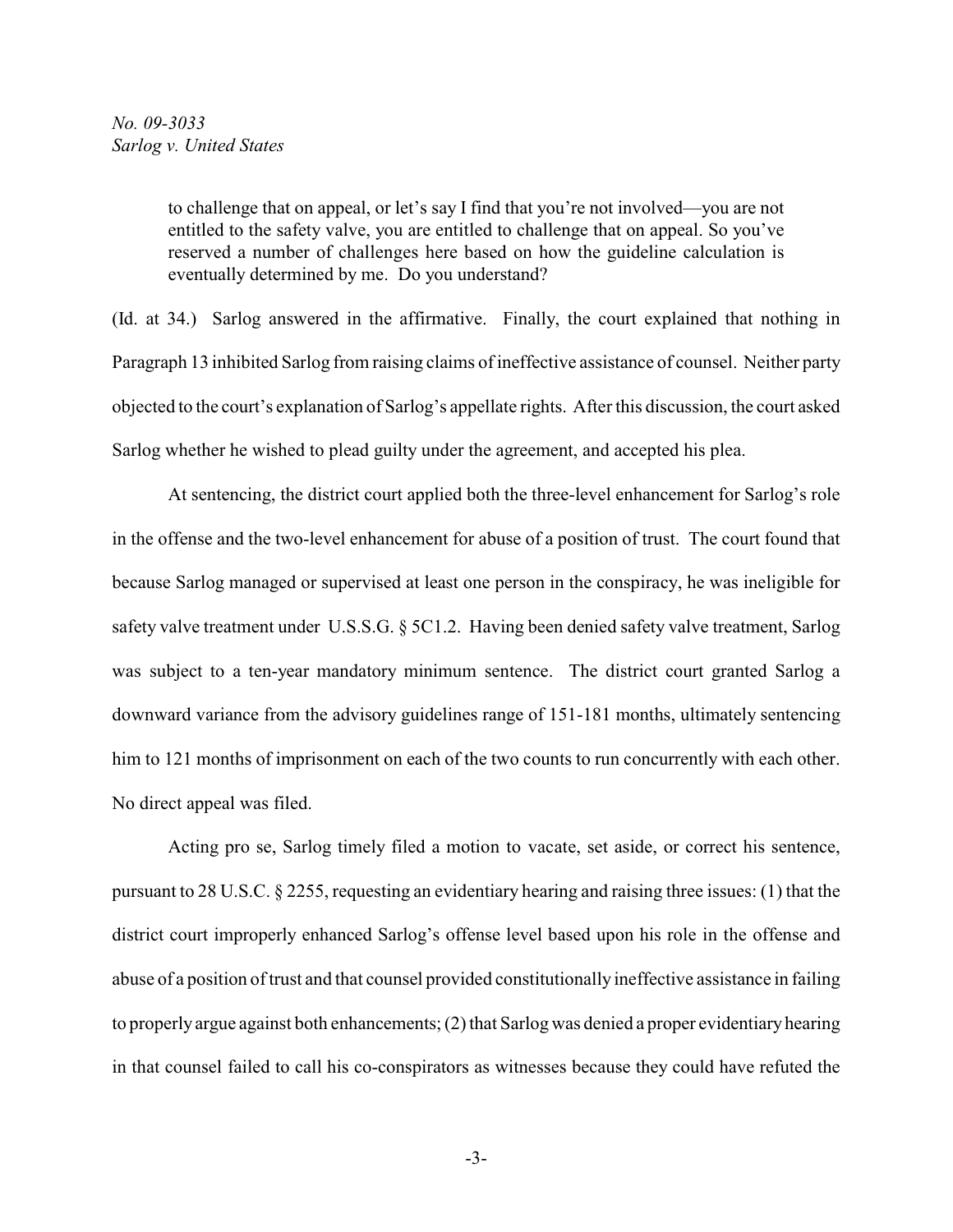argument that he had a managerial role; and (3) that counsel rendered ineffective assistance in failing to pursue a direct appeal contrary to Sarlog's express instruction that he do so.

In support, Sarlog submitted an affidavit swearing that he told his attorney that the managerial role enhancement was "just not right" and that he "wanted to appeal the sentence." (Ex. A to Pet'r's Mot. at 3.) According to the affidavit, counsel responded by saying that Sarlog had ten days to file an appeal and that they "would discuss the matter tomorrow or the next day," but he never contacted Sarlog thereafter. (*Id.* at 3-4.) Sarlog tried calling counsel several times from jail, but his office would not take calls from prisoners. (*Id.* at 4.) Finally, the affidavit alleges, Sarlog also asked family members to contact counsel about filing an appeal and they did so, but the messages they left were never returned. (*Id.*)

Without holding an evidentiary hearing, the district court denied the motion. The court found that Sarlog waived his right to collaterally attack his conviction and sentence in the plea agreement. In addition, the court concluded that even without the waiver, Sarlog's claims that he should not have been assessed the managerial role and abuse of a position of trust enhancements are not cognizable on collateral attack. *Grant v. United States*, 72 F.3d 503, 506 (6th Cir. 1996); *Jones v. United States*, 178 F.3d 790, 796 (6th Cir. 1999). As to Sarlog's claims of ineffective assistance, the court acknowledged that Sarlog had reserved the right to seek such relief on direct appeal or collateral attack, but concluded that counsel did not render ineffective assistance because Sarlog was sentenced pursuant to a mandatory minimum and had not established eligibility for safety valve treatment. Specifically, the court stated: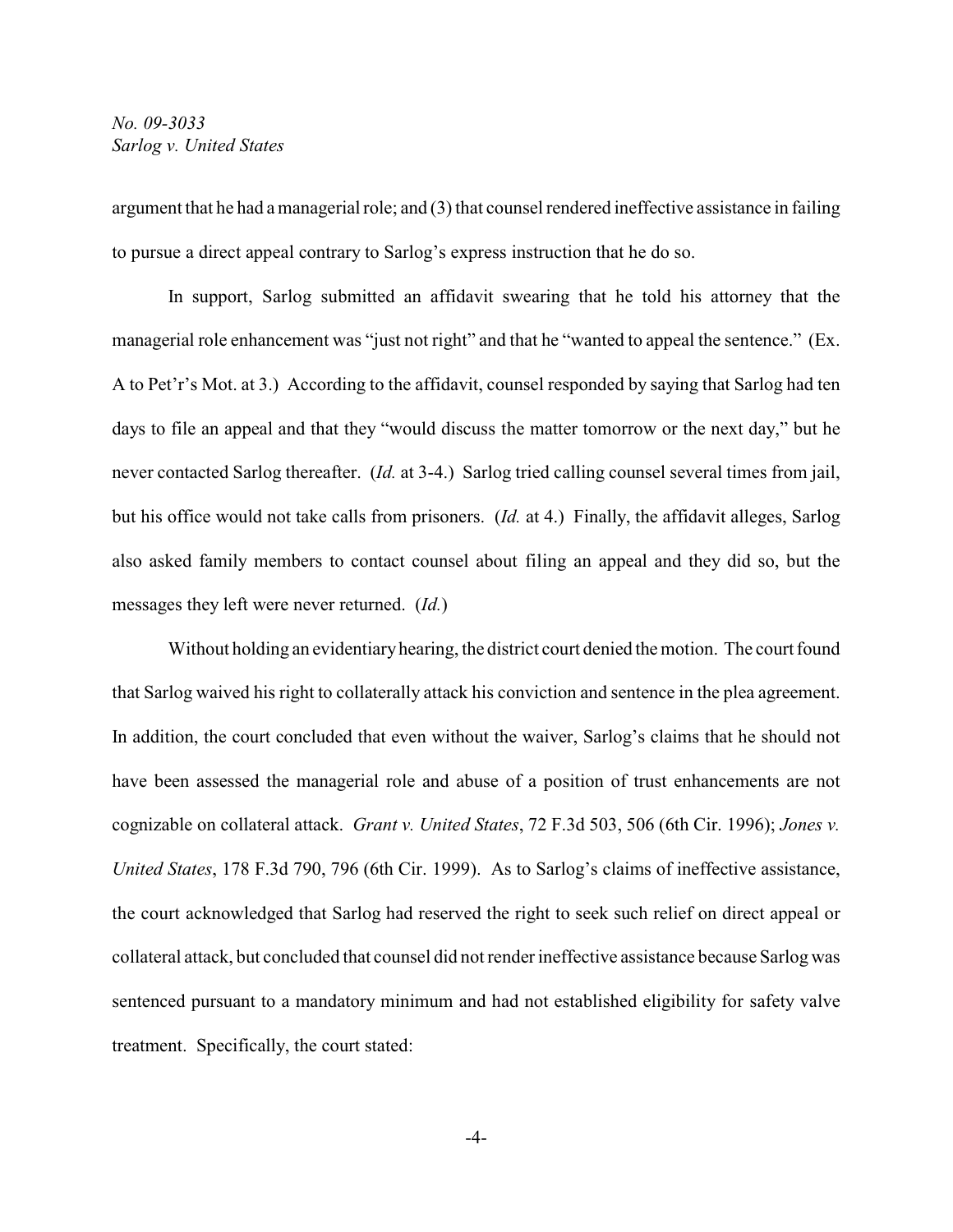The petitioner did reserve in his guilty plea agreement the right to seek relief on direct appeal or in a collateral proceeding based on the ineffective assistance of counsel. The petitioner wastes his effort in this context in arguing that he should not have been assessed add-ons in calculating the offense level. In so arguing, the petitioner continues to ignore the obvious. He was subject to a mandatory minimum sentence of 120 months, unless he was successful in earning the safety valve. He failed. The petitioner does not contend that he should have been granted the safety valve which then resulted in the necessity for the Court to sentence the petitioner to a sentence of 120 months.<sup>1</sup>

(District Ct. Op. at 19.) The court neither made findings of fact nor held an evidentiary hearing as to whether Sarlog actually requested that counsel file a notice of appeal.

Thereafter, this court granted Sarlog's request for a certificate of appealability and the right to proceed in forma pauperis. On appeal, Sarlog argues that (1) counsel was ineffective in failing to file a notice of appeal when Sarlog expressly instructed that he do so; (2) even if he did not so instruct, counsel was ineffective in failing to "consult" Sarlog regarding the merits of an appeal; and (3) counsel was ineffective in failing to call Sarlog's co-conspirators as witnesses as theywould have testified that Sarlog did not have a managerial role in the conspiracy.

## **II. DISCUSSION**

# **A. Standard of Review**

Claims of ineffective assistance present mixed questions of law and fact, which this court reviews *de novo*. *Mallett v. United States*, 334 F.3d 491, 497 (6th Cir. 2003). We review the district

<sup>&</sup>lt;sup>1</sup>The district court's assertion that Sarlog does not argue that he should have been granted the safety valve is incorrect. Sarlog's entire argument is that, had the managerial role enhancement not been applied, he would have been entitled to safety valve treatment. *See, e.g.,* Pet.'s Mot. at 10 ("The result of the failure to effectively argue the misapplication of §3B1.1 (managerial/supervisory role) denied the Defendant the 'safety valve' which would reduce his sentence.").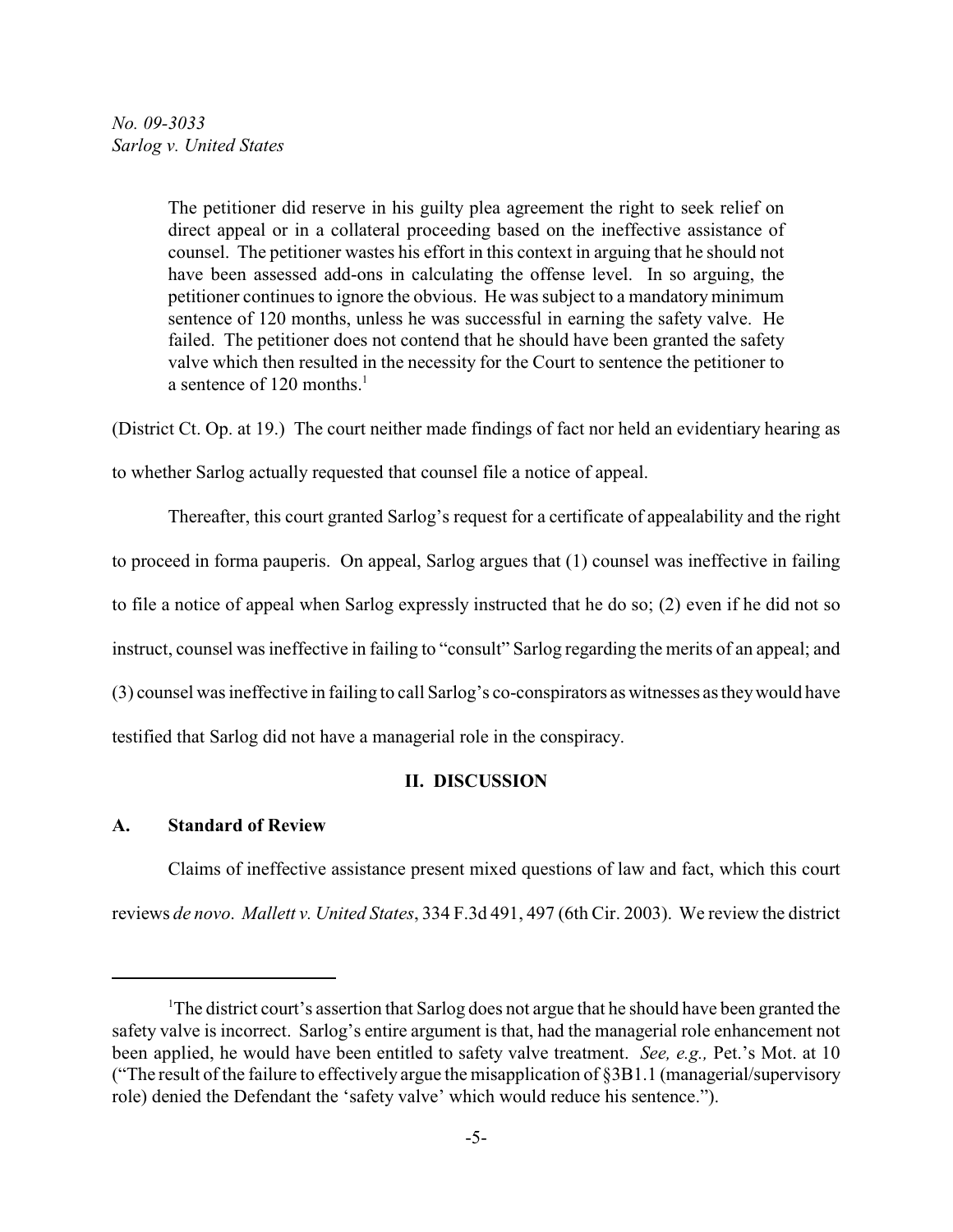court's decision not to hold an evidentiary hearing for abuse of discretion. *Arredondo v. United States*, 178 F.3d 778, 782 (6th Cir. 1999). A § 2255 petitioner is generally entitled to "a prompt hearing" at which the district court is to "determine the issues and make findings of fact and conclusions of law with respect thereto." 28 U.S.C. § 2255(b). The hearing is mandatory "unless the record conclusively shows that the petitioner is entitled to no relief," such as where "the petitioner's allegations cannot be accepted as true because they are contradicted by the record, inherently incredible, or conclusions rather than statements of fact." *Arredondo*, 178 F.3d at 782 (internal citations and quotations omitted). If a factual dispute exists, the court "must hold an evidentiary hearing to determine the truth of the petitioner's claims." *Turner v. United States*, 183 F.3d 474, 477 (6th Cir. 1999). The § 2255 petitioner's burden "for establishing an entitlement to an evidentiary hearing is relatively light." *Id.*

#### **B. Analysis**

To establish constitutionally ineffective assistance, a petitioner must demonstrate that counsel's performance was "deficient" and that "prejudice" resulted therefrom. *Strickland v. Washington*, 466 U.S. 668, 687, 104 S. Ct. 2052, 2064 (1984). In *Roe v. Flores-Ortega*, 528 U.S. 470, 120 S. Ct. 1029 (2000), the Supreme Court affirmed that this two-pronged inquiry also applies to claims of ineffective assistance of counsel based on failure to file a notice of appeal. *Id.* at 476-77, 120 S. Ct. at 1034. The Court explained that where an attorney disregards his client's express instruction to perfect an appeal, he has performed deficiently and prejudice is presumed regardless of the appeal's potential merit. *Id.* at 477, 483, 120 S. Ct. at 1035, 1038; *accord Ludwig v. United States*, 162 F.3d 456, 459 (6th Cir. 1998).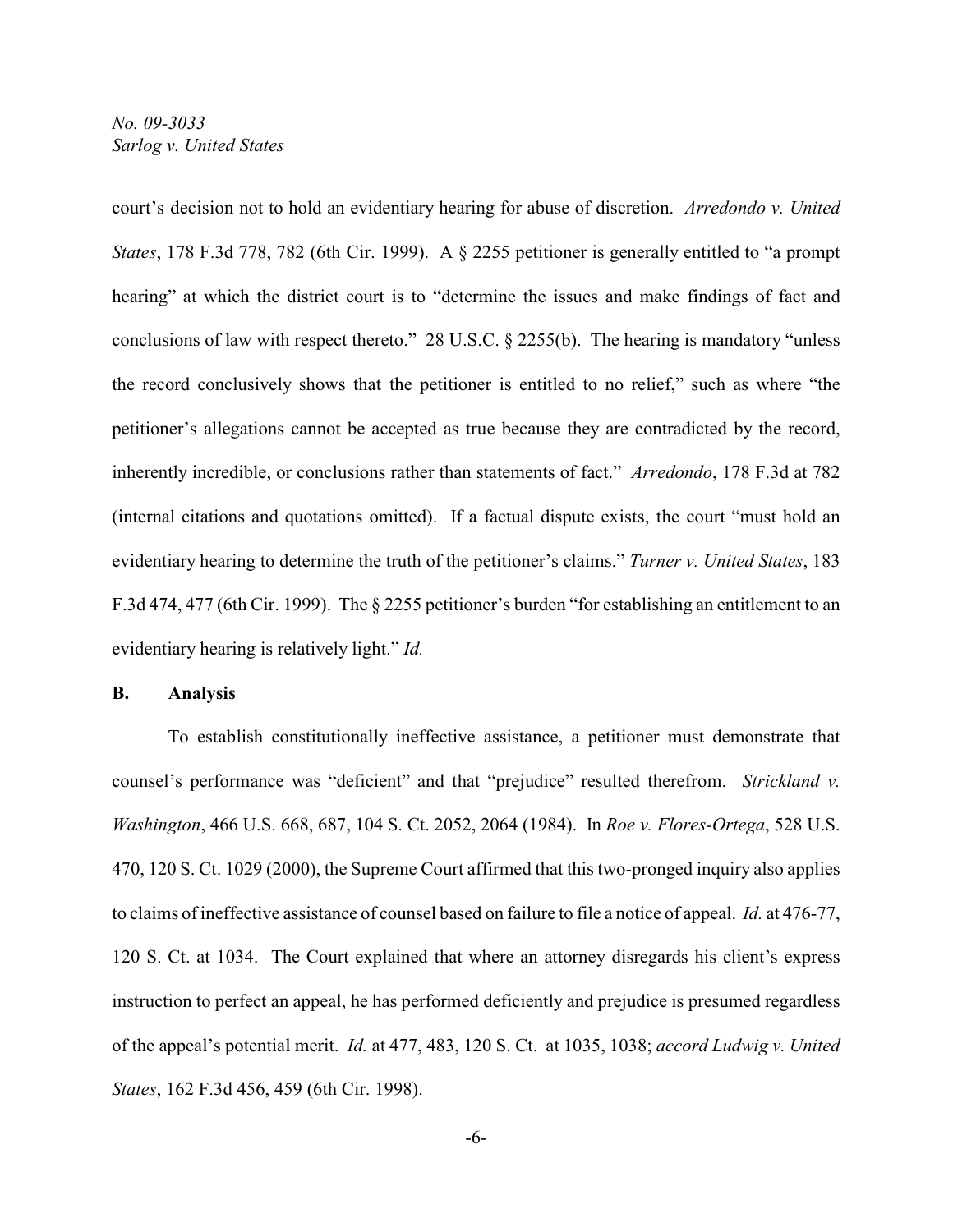Even where a client has not specifically requested that counsel perfect an appeal, *Flores-Ortega* holds that counsel may have a constitutional duty to "consult" with the client regarding the advantages and disadvantages of appealing and make reasonable efforts to determine whether the client wishes to do so. 528 U.S. at 478, 120 S. Ct. at 1035. The constitutionally imposed duty to consult exists where counsel has reason to believe either "(1) that a rational defendant would want to appeal (for example, because there are nonfrivolous grounds for appeal), or (2) that this particular defendant reasonably demonstrated to counsel that he was interested in appealing." *Id.* at 480, 120 S. Ct. at 1036. Failure to consult in those circumstances constitutes deficient performance and, although prejudice is not presumed, it can be established by presenting evidence that had counsel consulted, defendant would have appealed, or that there exist nonfrivolous grounds for appeal. *Id.* at 484, 486, 120 S. Ct. at 1038, 1039.

Sarlog takes the argument one step further: he argues that an attorney's failure to perfect an appeal when instructed to do so, or failure to consult with the client when grounds or interest exist, constitutes ineffective assistance of counsel *even where*, as here, the defendant has entered into a plea agreement waiving some or all of his rights to a direct appeal. In fact, this argument raises an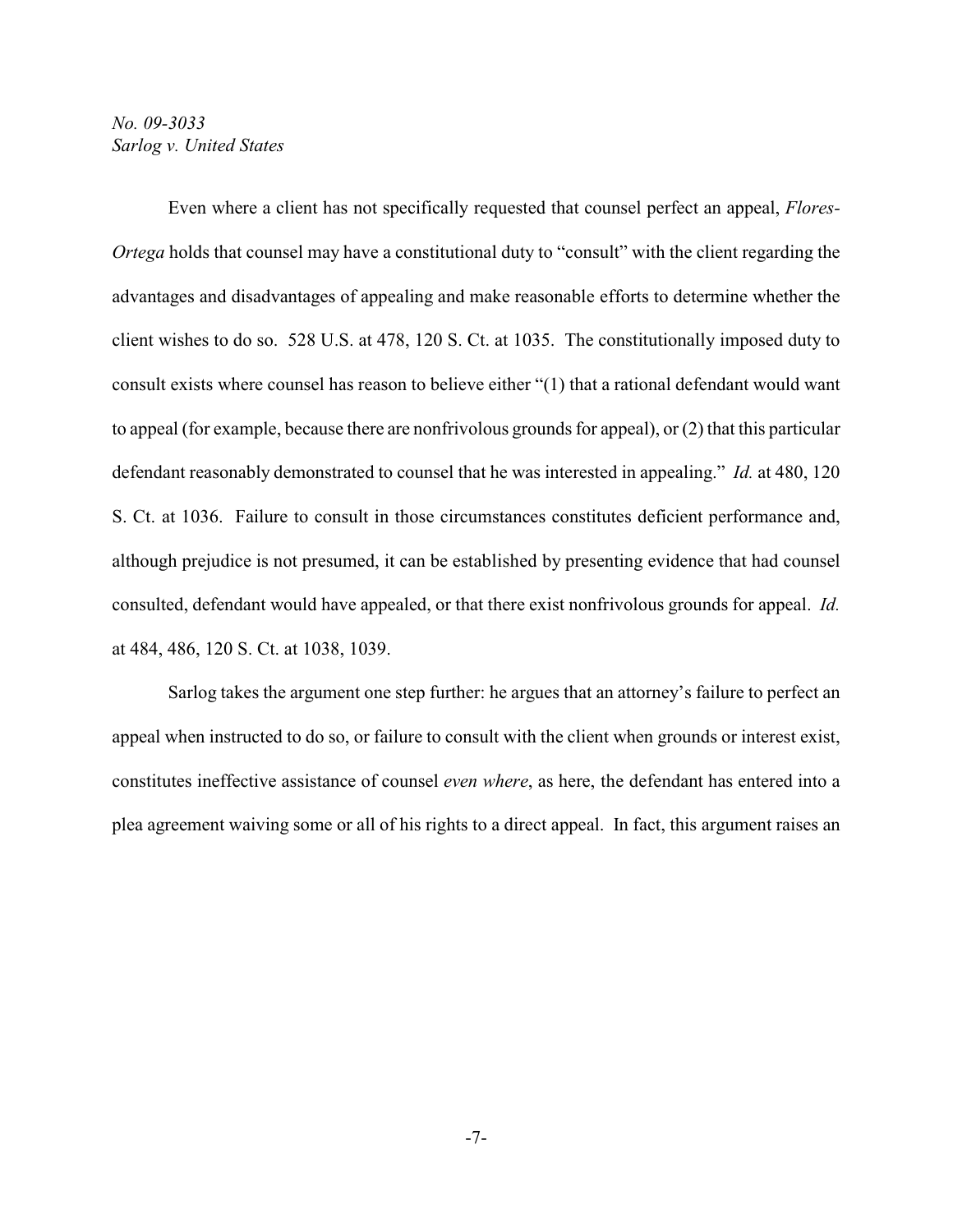issue on which the circuit courts are currently split.<sup>2</sup> This court has not weighed in on this circuit split, addressing the applicability of *Flores-Ortega* when an appeal waiver has been executed.

We need not decide that issue in this case, however, because we find that Sarlog did not knowingly and voluntarily waive his right to appeal. Here, the plea agreement, by its terms, failed to reserve (and thus waived) Sarlog's rights to appeal the safety valve, position of trust, and managerial role determinations. It is true that courts may not modify plea agreements, and that statements made by the court do not supercede the terms of an agreement when the waiver is knowingly and voluntarily made. *See United States v. Fleming*, 239 F.3d 761 (6th Cir. 2001). However, where, as here, the court's misstatement comes *before* the plea is accepted and in circumstances that cause the defendant to misunderstand the terms based on the court's explanation, the defendant cannot be said to have knowingly and voluntarily waived the rights that the court purported to tell him he retained. *See United States v. Padilla-Colon*, 578 F.3d 23, 28-29 (1st Cir. 2009) (holding that where court told the defendant he could appeal an issue before accepting the plea, the waiver was not knowing and voluntary and therefore could not be enforced). Here, the court specifically told Sarlog that the terms of the agreement meant he retained the ability to appeal

<sup>&</sup>lt;sup>2</sup>Several circuits have concluded that counsel must file an appeal when requested, even where the defendant has entered into a plea agreement waiving some or all of his appeal rights. *See United States v. Poindexter*, 492 F.3d 263, 273 (4th Cir. 2007); *United States v. Tapp*, 491 F.3d 263, 266 (5th Cir. 2007); *Watson v. United States*, 493 F.3d 960, 964 (8th Cir. 2007); *Campusano v. United States*, 442 F.3d 770, 777 (2d Cir. 2006); *United States v. Sandoval-Lopez*, 409 F.3d 1193, 1197 (9th Cir. 2005); *United States v. Garrett*, 402 F.3d 1262, 1266-67 (10th Cir. 2005); *Gomez-Diaz v. United States*, 433 F.3d 788, 790 (11th Cir. 2005). Others have come to the opposite conclusion. *Nunez v. United* States, 546 F.3d 450, 453 (7th Cir. 2008); United *States v. Mabry*, 536 F.3d 231, 241-42 (3rd Cir. 2008).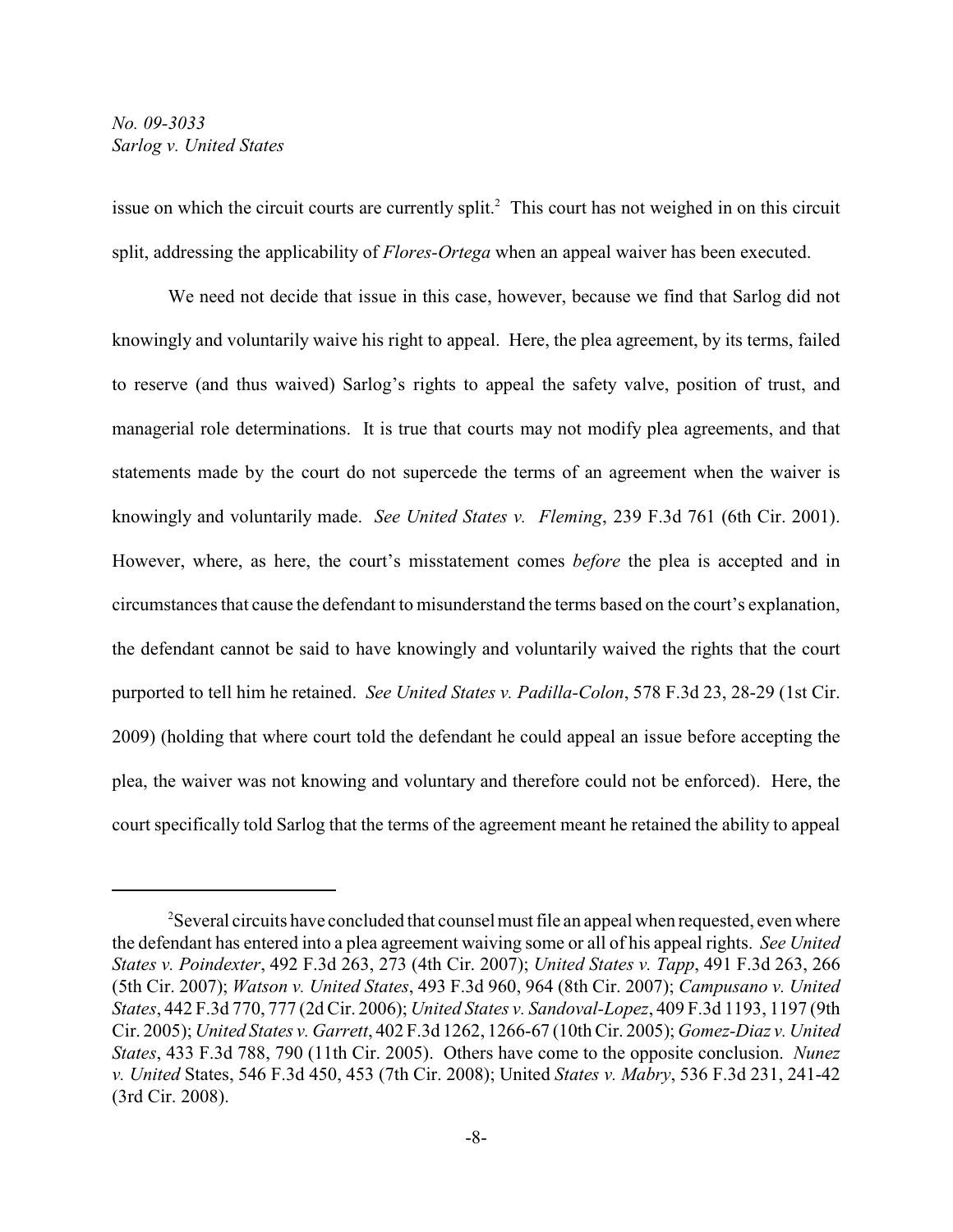the "managerial role," "position of trust," and "safety valve" determinations; therefore, as to those specific issues, Sarlog did not knowingly and voluntarily waive his appellate rights.

Because Sarlog retained his right to appeal on those issues, he had a right to instruct his attorney to appeal. *Flores-Ortega*, 528 U.S. at 477, 483. With his § 2255 petition, Sarlog asserts that he expressly instructed his attorney to file a notice of appeal, presents a sworn affidavit in support, and requests an evidentiary hearing. The government presents no evidence to the contrary and, in fact, concedes that Sarlog is entitled to the evidentiary hearing he seeks on the issue of whether he instructed his attorney to perfect an appeal. Under these circumstances, Sarlog has satisfied the "relatively light" burden he bears in establishing entitlement to an evidentiary hearing, *Turner*, 183 F.3d at 477, and the district court abused its discretion in failing to hold one*. See Valentine v. United States*, 488 F.3d 325, 333-334 (6th Cir. 2007) (finding that the district court erred in declining to hold a hearing where defendant had presented an affidavit, the government offered nothing to contradict it, and the claim was not "inherently incredible" nor contradicted by the record). If, in fact, Sarlog instructed his attorney to file a notice of appeal, counsel was per se ineffective in failing to do so and Sarlog is entitled to a delayed appeal. *Ludwig*, 162 F.3d at 459.

#### **III. CONCLUSION**

Accordingly, we **VACATE** the district court order denying Sarlog's § 2255 petition and **REMAND** for an evidentiary hearing to determine whether Sarlog actually instructed his attorney to file a notice of appeal. Should the court determine that such request was made, Sarlog is entitled to a delayed appeal. As part of the evidentiary hearing, the district court may also inquire into whether counsel provided constitutionally ineffective assistance in failing to consult Sarlog regarding